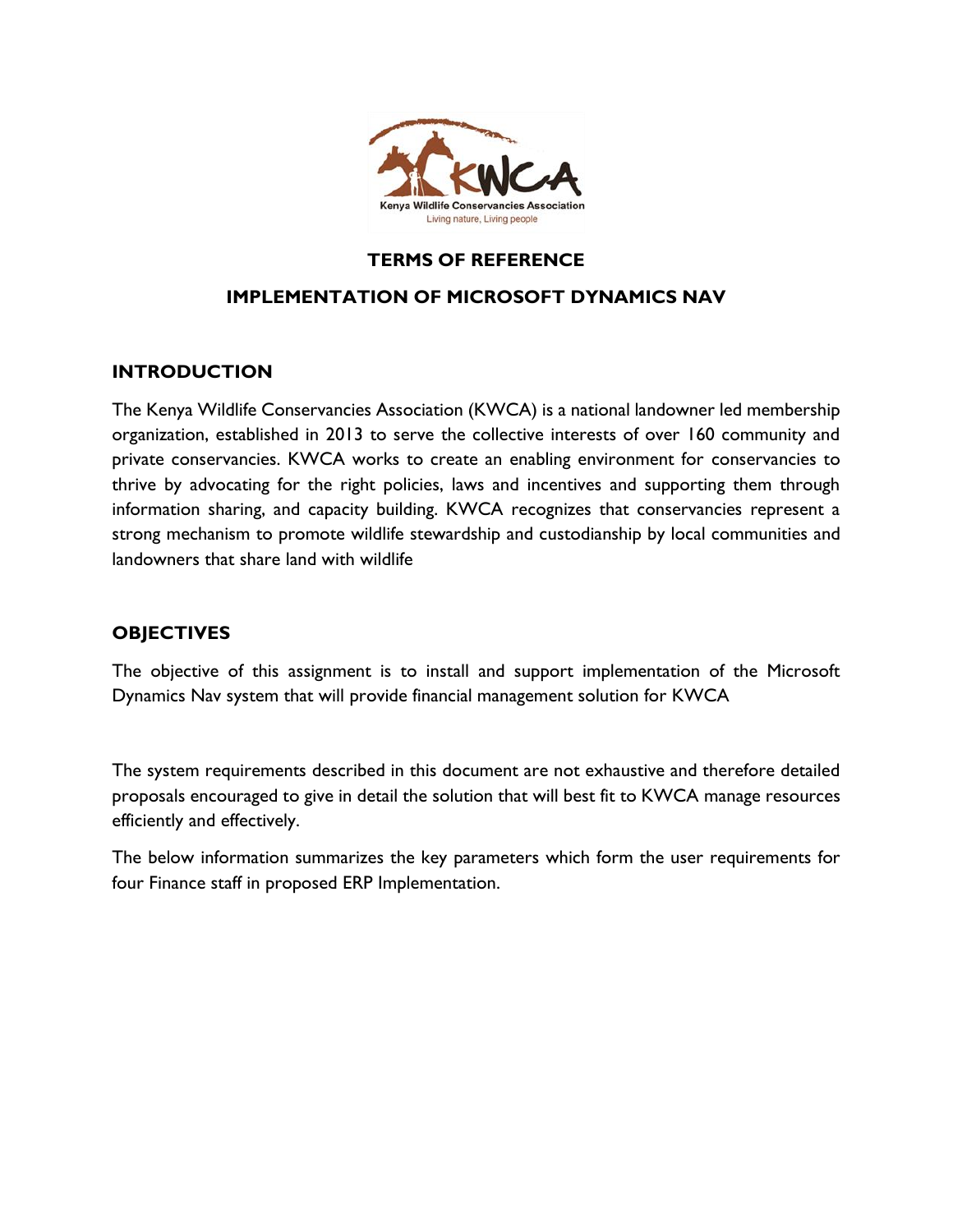### **General Users Requirements**

## **ACCOUNTING**

## **CASHBOOK**

• Maintain details of bank account name, bank code, branch code and name and swift code

### **Processing**

- Ability to process receipts
- Ability to preview receipts before posting
- Ability to process cashbook journals
- Ability to process and record manual payments
- Ability to process manual bank transactions
- Ability to process interbank transfers
- Support EFT payments to vendors by providing automated interface to various EFT systems
- Maintain petty cash and support accounting for petty cash
- Define petty cash limits in the system
- Allow cashbook codes set for each bank account but this should not be tied to specific projects to ensure that a bank account can be shared by projects.
- Maintain and process Cashbook and petty cash in local and USD currency.

### **Multi-currency**

- System should have full multi-currency functionality
- Ability to setup periodic currency rates in the system
- All foreign currency transactions to convert to home currency at the rates held in the system
- Ability to override system rates and enter transaction specific rates. This should be restricted to authorized individuals and an audit trail should be retained
- For each foreign transaction the currency code, currency amount and base currency amount should be retained on the system
- Ability to provide a facility to revalue foreign currency balances and generate appropriate postings to an unrealized currency gains/losses account
- On transaction enquiries the system should display the foreign currency value, home currency at historical rate and home currency at current rates
- Ability to define forex rates for future periods in multiple currencies.
- Allows currency revaluation on a periodic bases.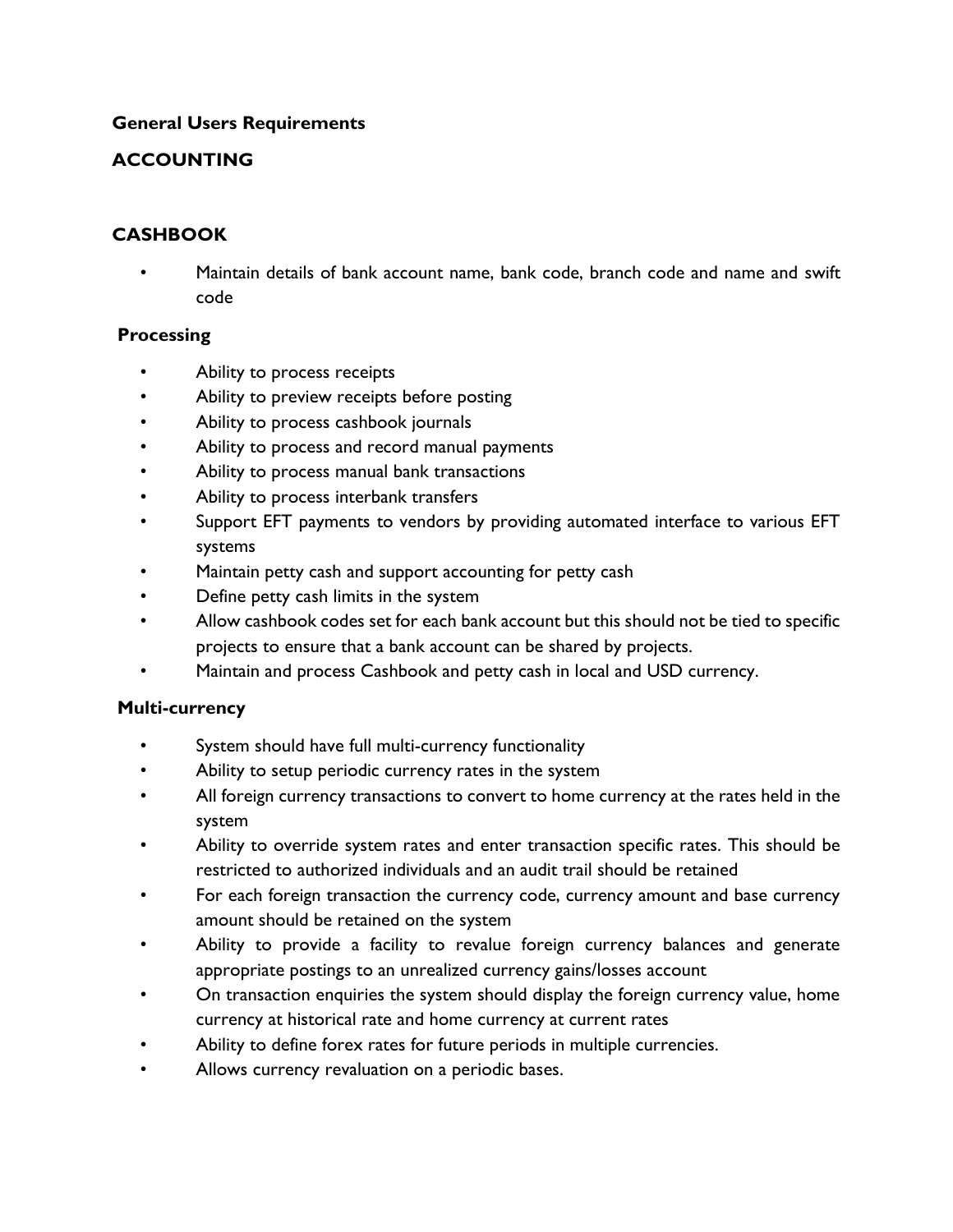### **Reconciliation processing**

- Ability to carry out or run cashbook bank reconciliation procedure
- Support cashbook bank reconciliation monthly
- Support both manual and automated bank reconciliation procedures
- Should be able to import bank statements
- The system should provide the ability to load the bank statement and auto reconcile in one step.
- The system should allow matches to be confirmed, suspended or rejected.
- The system should provide warnings when discrepancies on statements, in respect of statement numbers, statement dates and closing balances are identified.
- The system should allow missing statements that are subsequently received to be reconciled in the normal manner.
- The system should allow reconciliation errors and mismatches to be brought to the user's attention.
- Support reconciliation in local and USD currency.

### **Reporting**

- Bank reconciliation reports in local and USD currency.
- Daily reconciled cashbook positions
- Reconciled items report
- Unreconciled items report
- Mismatched items report
- Print outstanding transactions report
- Other cashbook reports such as Payments report, Receipts report and Adjustments reports
- Ability to reprint documents (receipts)
- Print cash book in local and USD currency.

# **ACCOUNTS RECEIVABLE**

- Full multi-currency
- Customer master data should have customer code, name, address, telephone, email contact, city and country
- Maintain customer details including bank accounts details such bank code, branch and swift codes, currency of transactions etc
- Generate debit notes and invoices for customers
- Generate credit notes/ credit memos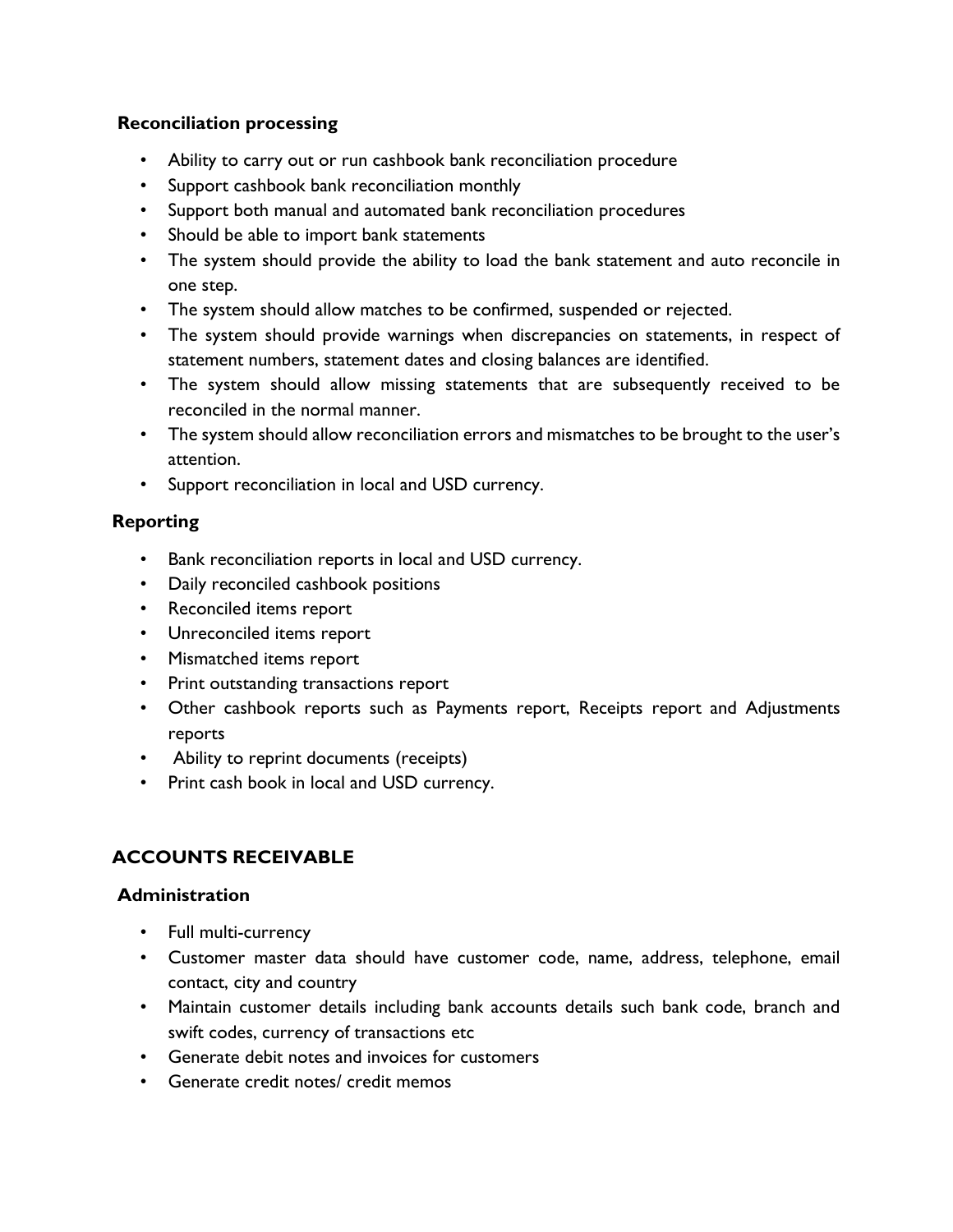- Integrated with cashbook and general ledger Ability to receive cash and cheques from staff.
- Ability to preview receipts before posting
- Ability to allocate receipts to specific invoices or debit notes being settled.
- Ability to support multiple bank accounts.

- Aging debtor balances
- Statements
- Accounts Receivable reconciliation report
- Ability to provide reports based on different parameters for example, Staff, donor, date range etc.
- Donor receipts report
- Staff receipts reports
- Transaction listing
- Other debtors' receipts.
- Ability to reprint documents (Invoices, Credit memos, receipts)
- Print statement in local and USD currency.

# **ACCOUNTS PAYABLE**

- Full multi-currency
- Ability to maintain vendors master data such as supplier code, name, address, telephone, email contact, city and country
- Maintain supplier details including bank accounts details such bank code, branch and swift codes, currency of transactions etc
- Ability to Pay bills to vendors
- Ability to set recurring bills
- Ability to Set reminder for when a bill is due
- Ability to show/track unpaid bills
- Ability to Pay from an account
- Allow generation of a payment voucher entry
- Generate Payment Voucher and forward for Cheque writing
- Ability to assign payment voucher numbers automatically
- Ability to approve purchase orders on the system
- Ability to write cheques
- Ability to carry prepaid and accrued expenses into a new year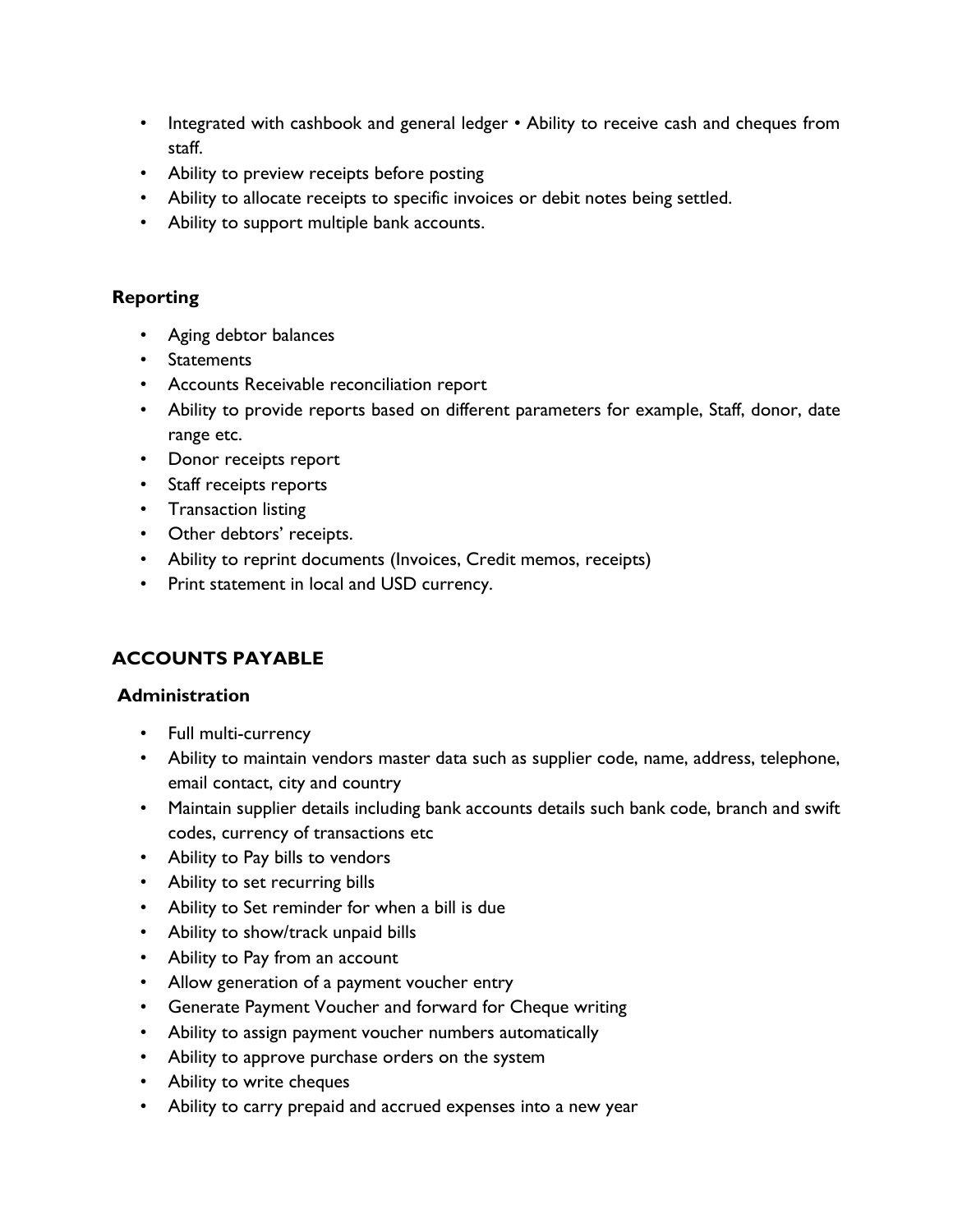- Ability to distribute expenses to multiple accounts per line item
- Ability to configure error and warning conditions during the posting validation process. E.g. ability to define that department and cost center must be indicated before posting to an expense account
- Ability to generate alerts on approved documents
- Ability to prevent duplicate invoice numbers per supplier
- Ability to mark an invoice/voucher as held with appropriate approval
- Ability to allocate payments to specific invoices, debit notes being settled including partial payments.

- Aged supplier balances report
- Statements
- Transaction listing report
- Provide reviews/queries of open invoices report: By supplier, By invoice number, By due date, By expense account
- Ability to reprint documents (Invoices, Credit memos, receipts)
- Print Remittance Advices in local and USD currency.

# **PAYROLL**

- Full-multi-currency capability
- Maintain employee master data including staff number, name, address, age, gender, photo, bank, branch, bank account and swift code
- Payroll data posting to the GL should be linked to individual staff timesheets and staff contracts
- Payroll should be linked to individual staff contracts and the expiry date set in the system such that if a contract reaches its expiry the salary processing automatically stops
- Direct integration to HR and Finance Modules
- User defined Earnings/Deductions and benefits
- Allow configuration to define various payroll cycles e.g monthly, or ad hoc
- Electronic payslips through email
- Electronic bank payments
- Allow pension deductions to individual pension schemes
- Allow tax reliefs (personal, insurance, mortgage interest etc)
- Loan management tracking recovery and balances
- Recovery for overdue imprest balances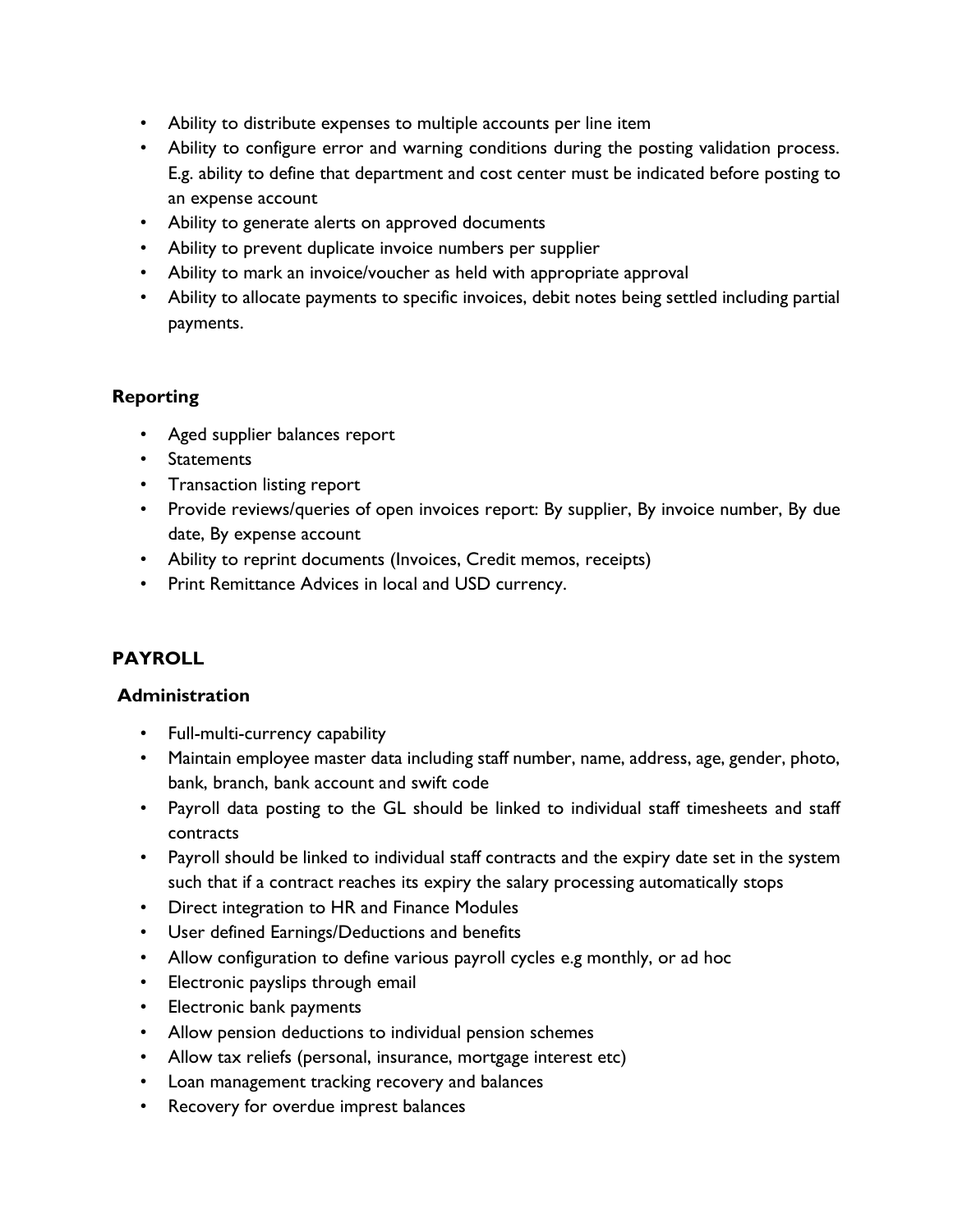- Allow for account codes from chart of accounts
- Tax should be annualized based on Government tax systems
- Maintain all statutory deductions such as NSSF, NHIF, NITA and PAYE
- Maintain unlimited earnings and deduction codes
- Allow calculations based on percentage, flat rate or formula
- Allow pre-tax and post-tax deductions
- Maintain history of deductions by code
- Reminders and alerts sent out for confirmations, retirements etc
- Accommodate start/stop for deductions based on a target amount or future date

#### **Reports**

- Annual tax cards (P9, P10, P11) etc
- Statutory reports (NSSF, NHIF,NITA)
- Export data to excel and word
- Generate electronic PAYE reports for uploading to Tax authority's platform
- Individual reports for each deduction code
- Loans reports, Pension reports
- Payroll journal with GL codes, projects code etc
- Annual leave reports and controls need to be inbuilt into this system with the associated total amount accumulated

### **BUDGET**

Full multi-currency ledger

### **Budget creation**

- Ability to capture budgets by Month, quarter and year
- Ability to generate new budget based on prior year budget and apply a percentage increase or decrease
- Ability to prepare both expense budgets and revenue budget/forecasts
- Ability to retain historical budget data
- Ability to store multiple "proposed" budgets
- Allow automated conversion of "proposed" budget to actual budget
- Ability to support top down and bottom-up budgeting
- Ability to reallocate budgets. This should require approval.
- Ability to allow pre-determined allocating/apportionment of budgets to required departments.
- Ability to create balance sheet, profit & loss, cash flow and capital budgets
- Ability to monitor expenses against the budget per department per GL a/c
- Ability to control access to particular budgets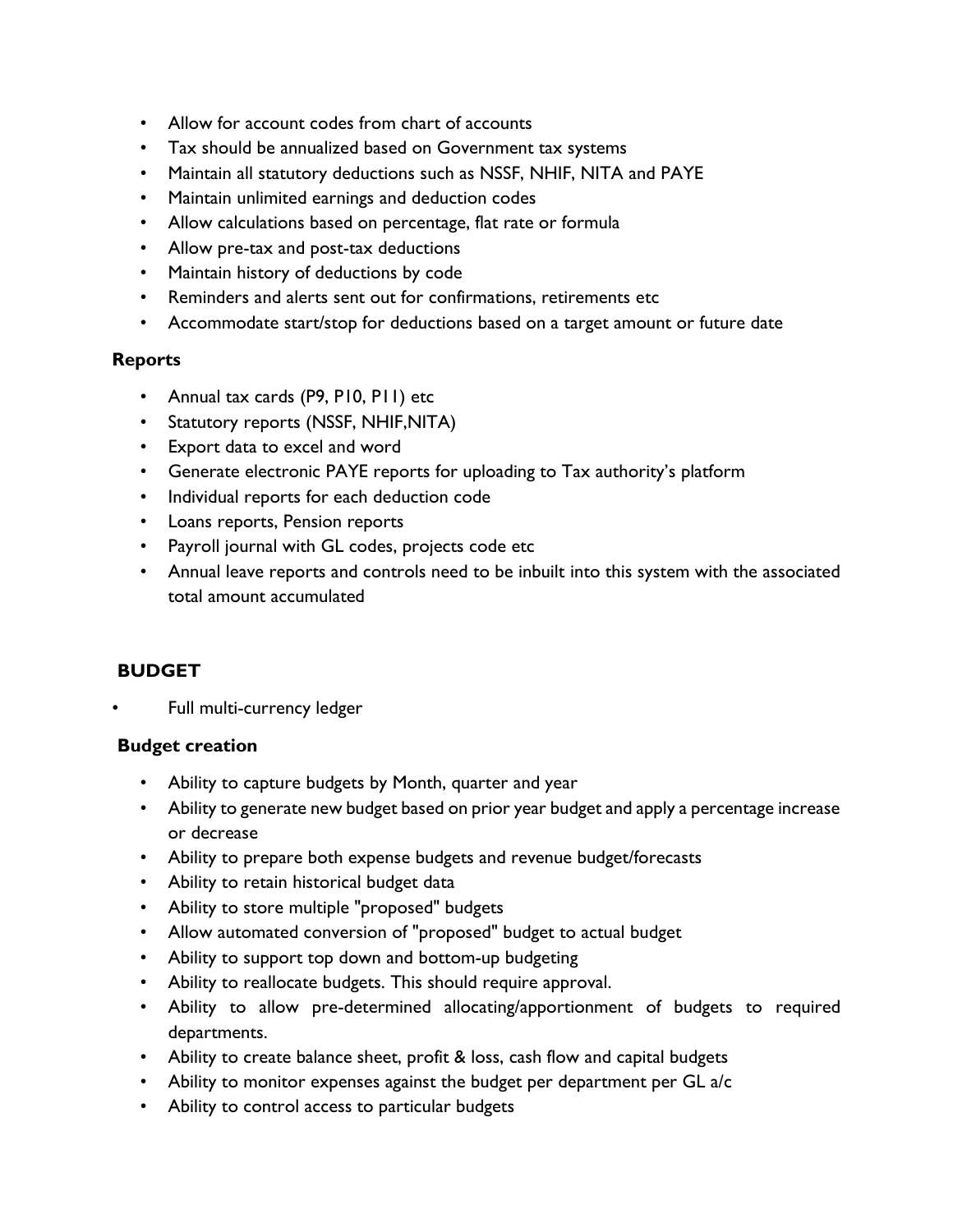- Ability to provide a comprehensive audit trail of changes to a budget
- Ability to revise and approve a new budget
- Ability to reallocate budget items with appropriate audit trail
- Ability to segregate working versions of budgets and forecasts from the approved version
- Able to specify budget periods by Project dates for project cycles not following calendar dates

- Ability to generate budget vs. actual reports across multiple levels e.g. departmental, GL codes, cost center, project, country, overall etc.
- Ability to factor commitments e.g. open purchase orders in carrying out analysis of budget against actual
- Ability to import/export budgets or budget information elements from/to spreadsheet
- Ability to print monthly departmental exception reports of actual amounts that exceed a user- defined budget variance
- Ability to create user-defined budget analysis reports
- Ability to compare current year actual/budget /forecast month and YTD, previous year actual/budget month & YTD at any level, and GL code.
- Monthly budget reports
- Quarterly budget reports
- Annual budget reports
- Actual vs. Budget
- Year expenditure/revenue reports
- Budget reallocation reports
- Cost center budget reports in user defined period Unutilized commitments.
- Ability to print all reports in local and USD currency.

## **GENERAL LEDGER**

- Full multi-currency ledger
- Maintain numeric account code (Chart of Accounts)
- Ability to support dimensions for expense analysis
- Ability to support dimensions such as account code, country, location, donor, project, donor budget line, strategic pillars (cost centres) etc
- Ability to define the chart of accounts in such a manner that account balances can be tracked by following dimensions:
- Ability to group the accounts by different types (user defined) e.g. assets, current assets, etc. as per IFRS
- Ability to flag account for deletion
- Ability to tag accounts as active or inactive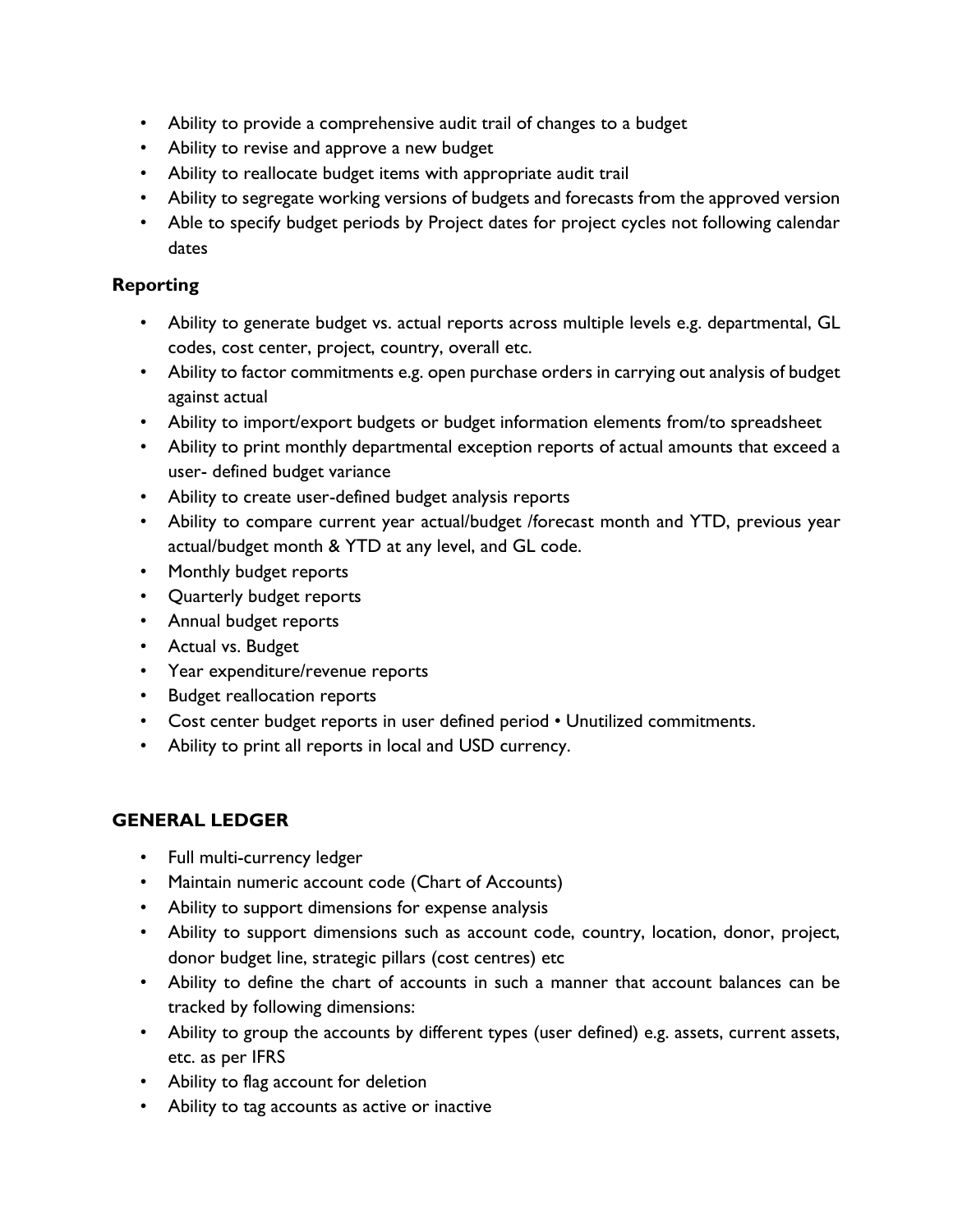- Ability to summarize detail accounting information into multiple summary levels as needed.
- Ability to quick search on chart of accounts at transaction entry
- Ability to show budget allocation / balance at entry of transaction
- Ability to create logs of user activity
- Ability to retain log of deleted transactions / journals
- Ability to retain data integrity between sub- ledgers and the general ledger even in cases of system shutdown
- Ability to import / export data in various formats e.g. Excel, PDF, RTF, CSV
- Ability to drill down transactions from the GL
- Ability to display fields that fully describes the transactions
- Ability to print GL in a specified period, 5 Month, Quarter, and Year End Closing
- Generate period closing reports that ensures consistency check with the sub-ledgers
- Have separate period closing capability by sub ledgers
- Selectively close or open periods for posting (with adequate security)
- Closing checklist indicates to various tasks as completed or outstanding e.g. manual automatic entries are not posted, X sub-module are not closed yet, etc.
- Generate closing exception reports
- Ability to run balance sheet accounts both in foreign and home currency
- Tools to pull the report like the query and analysis should be integrated to the system

## **Accounting Period**

- The system should allow at 12 periods based on 4, 4 and 5 weeks, 13 periods based on 4 weeks or 5 weeks
- The system should allow the addition of additional periods if required for year-end purposes.
- The system must not allow periods to be deleted once data has been posted to them.
- The system must allow multiple years to be open at the same time though posting for ordinary users will only be possible in the current year.
- The system must provide the functionality to open and close accounting periods to control posting of transactions into current and/or previous/future periods.
- The system must allow periods and/or years to be reopened if necessary –the system must recalculate all forward balances on re-closing (with a ripple effect throughout all further periods/years). This must be managed under strict controls.
- The system must roll closing balances from one period into the opening balances for the subsequent period(s).
- The system must allow/prevent the posting of transactions to present, future and previous periods and years, with security defined at user level; for example: certain users may post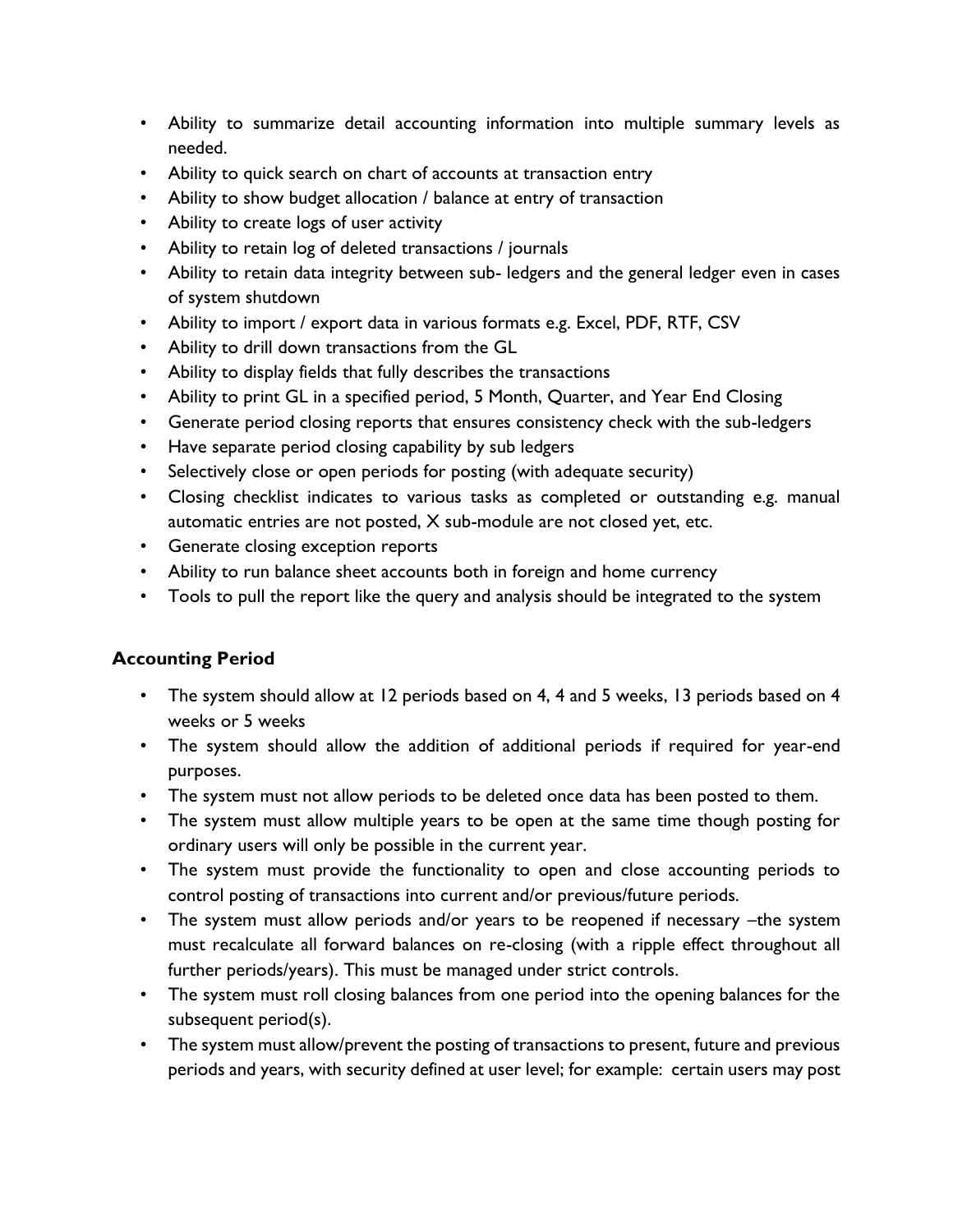to an open past or future period, as well as the current period, while others are restricted to posting to the current period only

- The system must allow prior year and audit adjustments to be made throughout the current year. This must be subject to strict security/ access control. All such adjustments must be also applied to the current year where relevant. In particular, the system must allow posting to a new year/period before any accounts for the previous year/period have been finalized.
- The system must recalculate all forward balances after posting adjustments have been made. The system must warn the user if they attempt to post to a non-current period.

### **Period End Processing**

- The system must allow independent closure of accounting periods in the application.
- The system should allow the period end roll over in feeder systems such as Accounts Payable and Accounts Receivable to take place in advance of that of the General Ledger; i.e. hold the General Ledger open for a few days after closing the Accounts Payable and Accounts Receivable.
- The system should prevent feeder systems such as Accounts Payable and Accounts Receivable modules transferring journal information to the General Ledger without the General Ledger users being notified; even if the sub ledger period has been opened.
- The system must allow for future processing of transactions while still closing the current period.
- The system must update accounting balances and perform a roll forward when a new General Ledger period is opened.
- The system must provide standard period end processing including (but not limited to): automatic checks that all batch interface routines have been executed • reversal of accruals • update of monthly transaction records • preparation of full period audit trail • standard monthly journals processing

The system must allow for an efficient and effective monthly reconciliation mechanism of reconciling the:

- Accounts Payable to the Accounts Payable control accounts in the General Ledger
- Accounts Receivable to the Accounts Receivable control accounts in the General Ledger
- Fixed Assets to the Fixed Assets cost, accumulated depreciation and depreciation expense accounts in General Ledger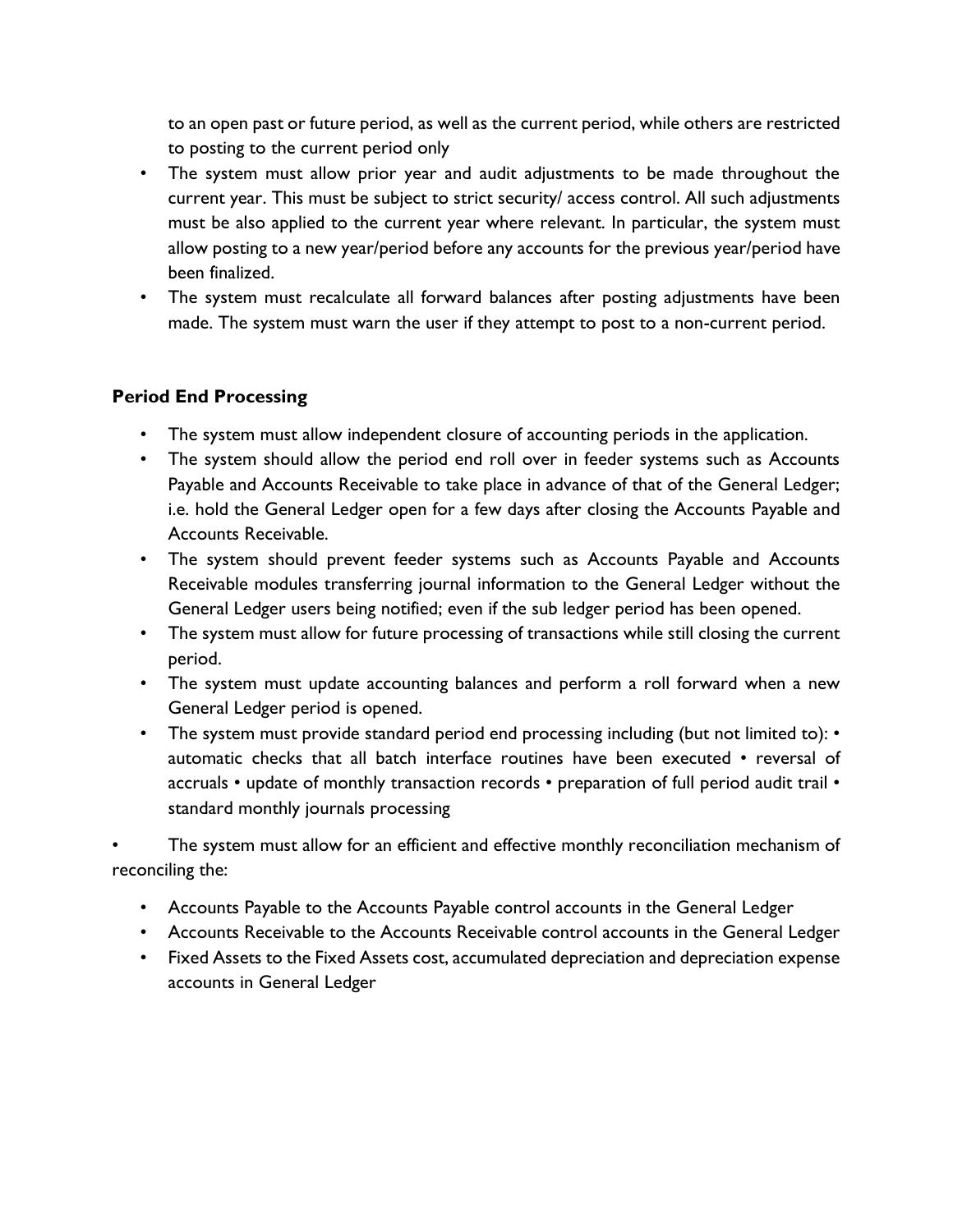### **Year-End Processing**

- The system must allow year-end adjustments in the General Ledger after the Accounts Payable and Accounts Receivable Ledgers have been closed for the year.
- The system must allow users to input to and report normally on current and future years while still working on the previous accounting year.
- The system must, at year-end close, provide automatic clearing of operating cost statement accounts to a designated 'general fund' account and carry forward balances on balance sheet designated accounts to provide for opening balances of the new year's balance sheet.
- The system should allow a year end to be forced at any point in the financial year, for example, to allow for bodies that are wound up part way through a year.

## **Transaction Processing**

- The system must permit users to amend or cancel (delete or void) any transaction at any time prior to authorization or the commitment of data to the database, subject to process and user access controls.
- The system should facilitate the correction of mis-postings; i.e. by the posting of a simple reversal transaction.
- The system must be able to handle all transactions in any currency including ;Sterling, US Dollar and the Euro.
- The system must allow narrative to be attached to any transaction or transaction line. The system should provide a notebook facility to allow diary notes to be attached to any transaction data or standing data.
- These notes must automatically be stamped with the user name and date/time when created. It should also be possible to search notes by date, user name or keyword, and through the use of wildcards or partial data.

## **Chart of Accounts**

- The chart of accounts underpins the financial functionality of the overall system.
- The system should provide a common chart of accounts across all modules, consisting of numeric values
- The system must provide a minimum of seven key elements (dimensions), for example:
	- o Expense/Income head code (natural account), reflecting what expenditure has been incurred, income received, balance sheet accounts etc.
	- o Strategic pillar code, representing a section or thematic areas against which income, expenditure or activity is to be recorded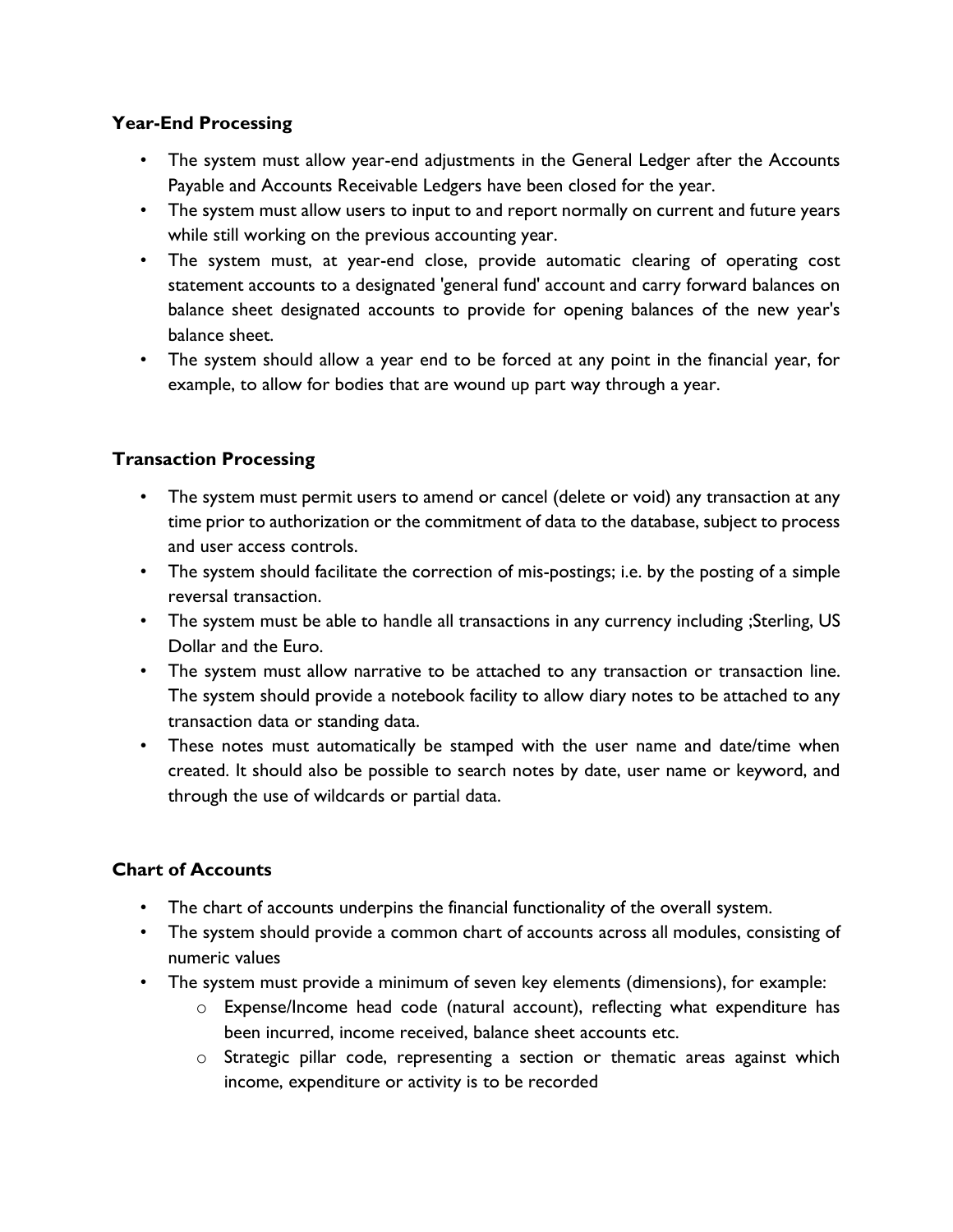- o Donor code, an additional analysis code; for example, each donor will have a specific code that is unique to identify income and expenditure from of different donors
- o Project code, for example, a project code thus allowing expenditure incurred across a range of cost centres to be recorded and tracked to a specific project
- o Budget code, a further analysis code allowing further breakdown of expenditure according to different grant budget lines for various donors
- $\circ$  Location code, a further analysis code allowing further breakdown of expenditure according to different project implementation sites
- o As Department's reporting structures change, there should be the flexibility for more key elements (dimensions) to be added and flexibility in the number of characters in the Chart of Accounts fields.
- The system must permit additions and amendments to the chart of accounts structure without corrupting existing data at any level in a simple and efficient way; i.e. without the need to rebuild the chart of accounts. For example, in the event of a Departmental reorganization, it must be possible to transfer Cost Centers and all associated data to a new or another existing Cost Centre and report on the data accordingly. When required, the application of changes must be from a specific effective date within the financial year.
- In particular, audit trails of previous data entry and processing should remain intact. The system should allow each element to be defined as an alphanumeric field with an overall account code length of at least 15 characters.
- The system should allow each level/element of the account code to be defined as mandatory or optional; for example, the first two are compulsory for all transactions, and the next three to be in the main optional, although for certain purchases for example a third component may also be compulsory.
- The system should permit the different elements of the account code to be created or amended separately.
- The system should provide for the dynamic insertion of new account code combinations which are created for the first time that a transaction is posted to that account code, provided that all the elements of the account code exist and the combination is valid, subject to process and user access controls.
- The system should provide a facility for the bulk creation and amendment of account code combinations; for example, upload chart of accounts changes from spreadsheet file.
- The system must have the ability to identify elements which are for expenditure and income (operating statement items) and for assets and liabilities (balance sheet items).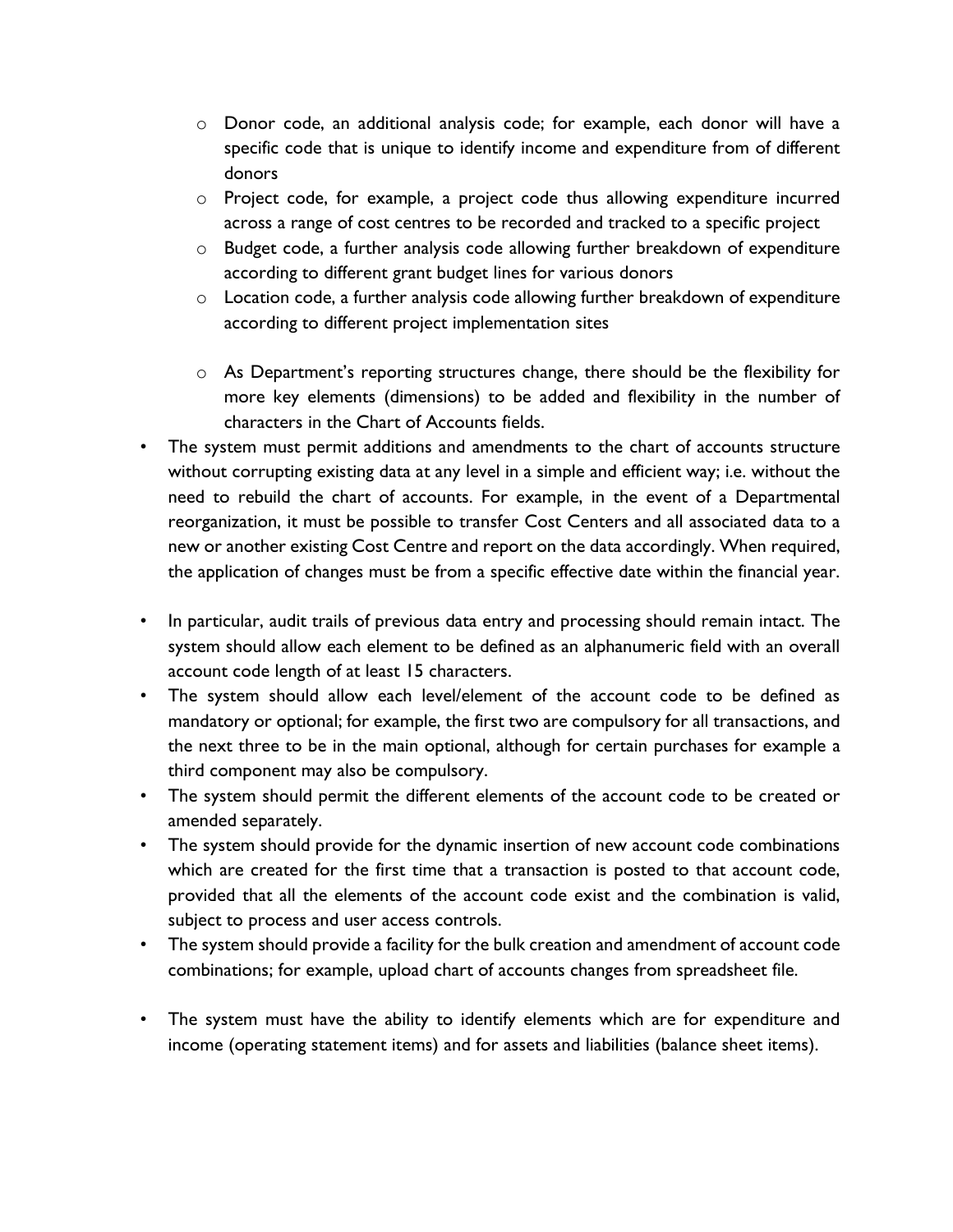- The system must permit the deactivation of elements so that no postings are possible (subject to process and user access controls); either: (i) permanently (with option to reopen) or (ii) temporarily controlled by the use of specific open and closed dates
- The system must prevent active elements from being deleted; i.e. when there are postings to the account. The system should allow inactive elements to be deleted; i.e. where there has been no posting to the account element, subject to the appropriate security/access control and audit trail.
- The system should provide validation procedures for individual elements and combinations of account codes, i.e. posting rules, to determine valid account code combinations. The system should control user access to individual elements and combinations of account codes, in terms of posting and enquiries/reporting etc.
- The system must provide controls ensuring that, for each element of the account code, any new codes are included in at least one hierarchy; for example, all new cost centres will point to an existing organizational parent.
- The system should provide the ability to move an element from one area of a hierarchical structure to another, with associated data being automatically realigned, subject to appropriate security/access control.
- The system should allow users to define the indirect cost recovery (ICR) rates for different projects .

## **Cost Allocation/Apportionment**

- The system should have the ability to generate regular, automatic journals to simplify the posting of overhead allocations to cost centres, projects, activities etc.
- The methods of apportionment should cover:
	- percentage based
	- pro-rated
	- statistical based
	- budget-based and
	- amount-based
- The system should provide a seamless link to the General Ledger allowing such basis to be used. It is likely that these bases will change from one accounting period to the next.
- The system should allow the balances that the allocations are based upon to be an account code; for example:
	- single account
	- ranges of accounts
	- cost centre or
	- ranges of cost centres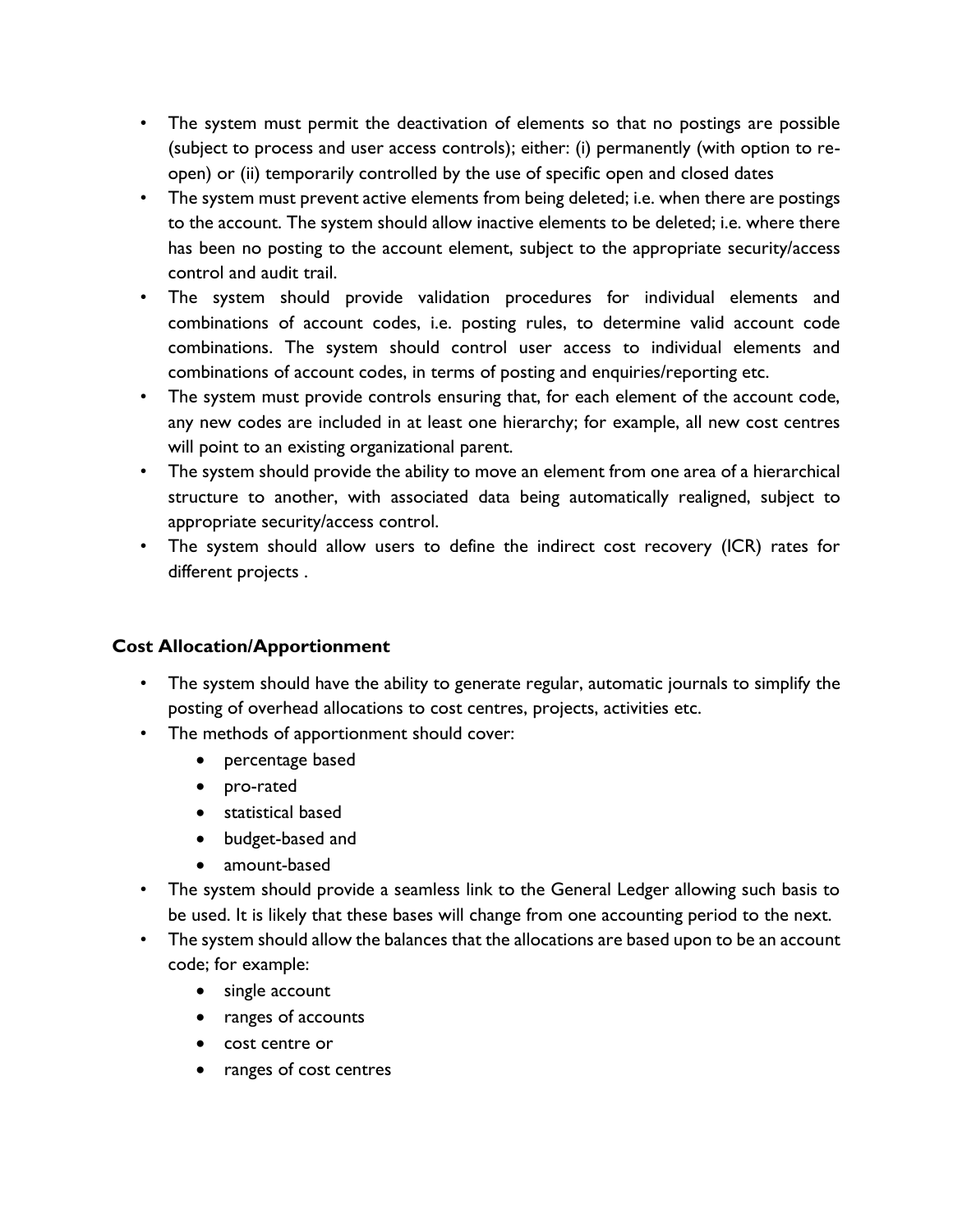### **Journal Entry**

- Data entry should be kept to a minimum with automation being used wherever possible to reduce the number of keystrokes.
- The system should display the description of the input codes at the time of entry, if required.
- The system must not allow final posting of entries until the relevant validation checks have been performed.
- The system must allow the holding of journal entries pending approval.
- The system must enable held journals to be viewed and posted
- The system should have the option to produce a validation report once the data has been input, if required. The validation report should contain positive verification that the data has successfully passed the checks set out below.
- The system should support wildcard lookups; for example, a drop-down list of all matching entries with facilities to allow the user to identify and select the required entry; for example, a list of creditors and their addresses.
- The system must provide the following input controls:
	- o data type; for example, alpha, numeric or alphanumeric
	- o minimum field size; for example, at least two characters
	- o within range/outside limits; for example, valid day within month
- The system should provide the following input controls:
	- o inappropriate punctuation; for example, inappropriate characters in monetary values
	- o check digits; for example, last digit of payable order
	- o relationship with other fields; for example, start/end dates
	- o relationship with other data already in the system; for example, transaction reference
- The system must provide duplicate invoice checking; for example, an invoice being posted has been posted to the same customer with either the same external reference number, date or amount.
- The system must offer one of two duplication check options, if required and provide one of the following actions: • prevent entry of duplicate invoices • warn the user before allowing the duplication of invoices
- The system must provide automatic validation during data entry (with ability to make corrections) of all codes including (but not limited to): Entity codes, Each element of the General Ledger account code dimensions, Supplier and customer codes, Currency codes, Tax codes
- The system should provide workflow type functionality that is flexible in enabling transactions and/or communications to be effected and records updated with the use of user-defined triggers; for example, create a transaction on a specific date or after a specified interval, or send an email if a specified balance/value is exceeded etc.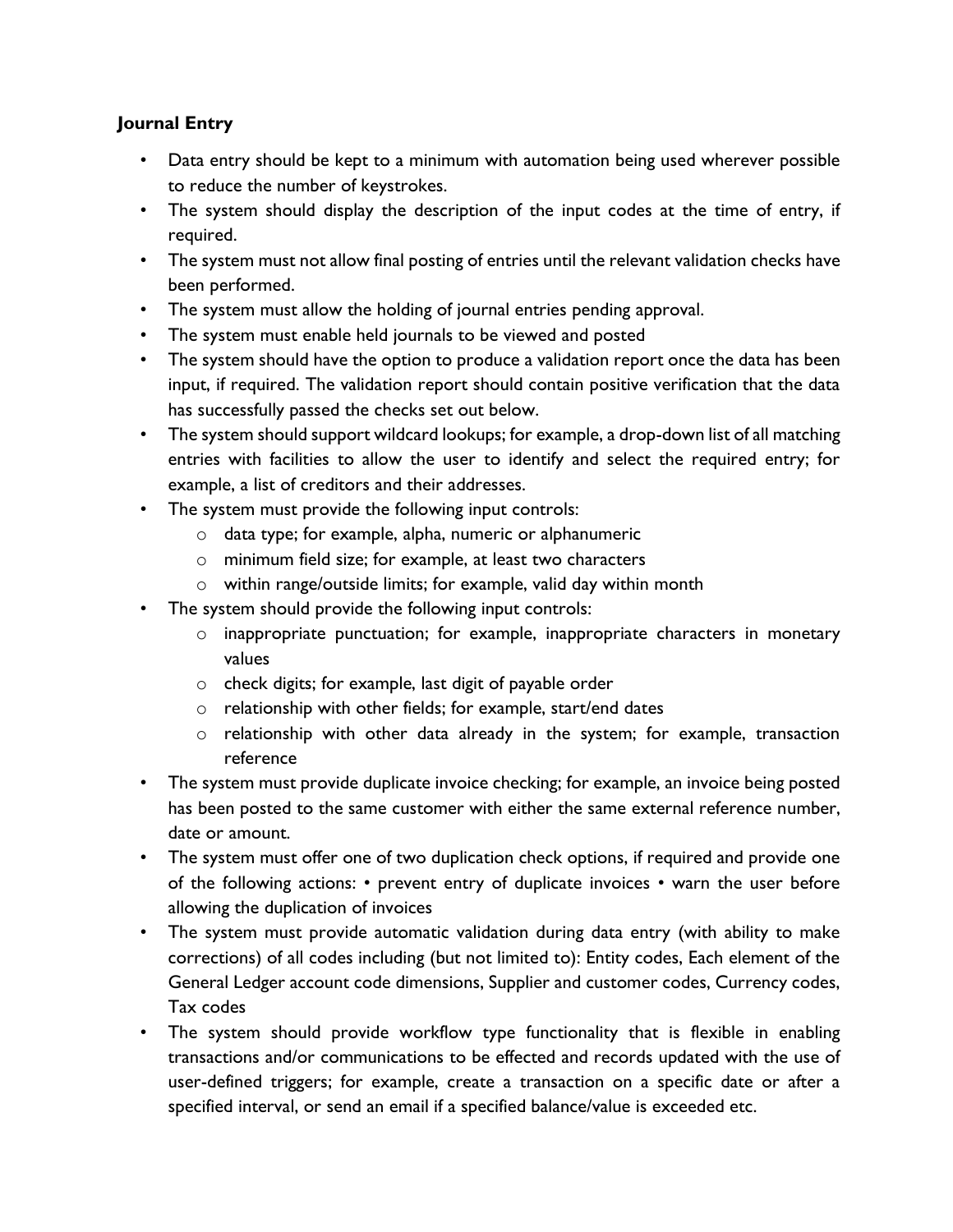- The application should provide for Recurring Journals.
- Recurring Journal Entries may be based on templates with predefined schedules.
- Posting to control accounts must only take place via business partners (cashbooks, customers, suppliers, employees, payroll etc)
- The system should provide for a minimum of three journals types such as general journal, recurring journal and reversing journal
- Journal batches- We need one for disbursement of cash and a receivable one and a general one.
- The system should ensure escalation of transaction as per the department leadership levels after like 7 days . And be able to show the initiator where the approval has reached

- Generate detailed transactions report by account code for user defined periods
- Income and Expenditure reports
- Expenditure reports by project, country, etc
- Trial balance by country and consolidated
- Balance sheet by country and consolidated
- Budget Variance Analysis by project and dimension
- User defined Management Report such as the ratio of Management cost to Programme cost by project
- Ability to compare financial reports such as Income and expenditure and Balance sheet against budget, across periods e.g. month, year to date, previous three cumulative years, and provide variances
- Ability to export reports to MS Excel
- Automatic re-categorization of accounts for balance sheet reporting purposes, depending whether the balance is debit or credit.
- Fund accountability statement: Ability to generate fund accountability statement pre funding source per period. And compare last year to current year
- Allow for creation of customized reports to serve various requirements
- Business Analytics
- Support for business intelligence
- Ability to perform "what if 'analysis" based on data in the system
- Ability to define key performance indicators and monitor them through the reporting and analysis tool.
- Ability to preview reports before printing
- Ability to use multiple querying capabilities to feed the results of one query into another and roll them up into a single report
- Ability to support analysis of financial reports using graphs and charts
- Ability to generate report on accounting ratios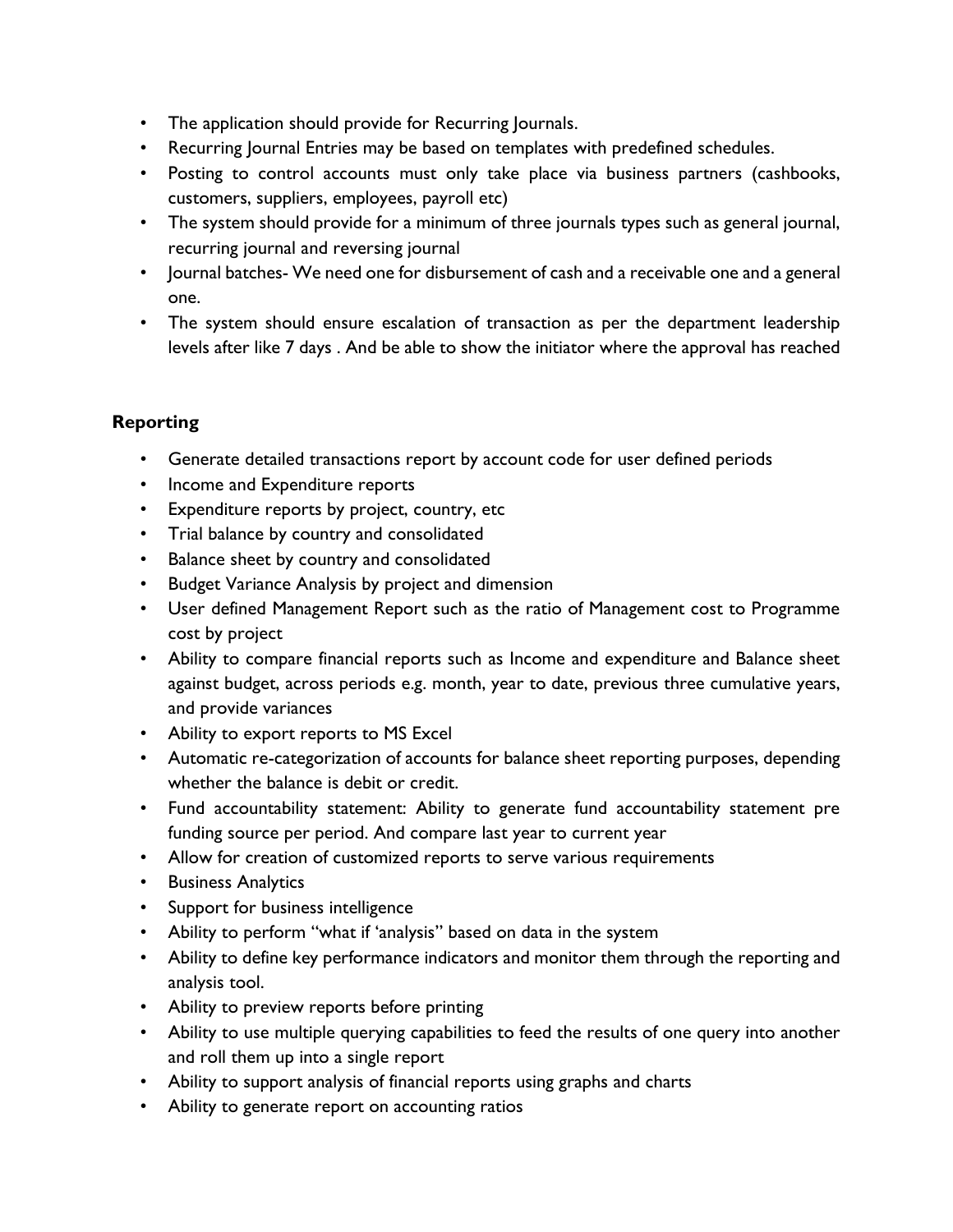- Ability to support business intelligent reporting in inventory, payables and receivables including graphical presentation
- Dynamic reports with the provision for a drill-down capability.
- All reports can run in local and USD currency

# **FIXED ASSETS**

- Allow the assignment of primary classes to assets. (for reporting and inquiry)
- Allow the assignment of secondary or tertiary classes to assets. (for sorting and inquiry)
- Allow both automatic and manual entry creation of an asset into the system
- Allow for maintenance/improvement adjustments to an asset to increase the value and/or extend the useful life.
- Track the history of maintenance/improvement on an asset
- Automatically recognize accounts that are related to capital expenditures. These purchases should automatically roll over purchasing/accounts payable information into the fixed asset system. (Interface from AP & PO to FA)
- Allow the creation of detailed disposal records in relation to an asset, including sales price, disposal date, method of sale, vendor, address, etc.
- Allow for tracking multiple funding sources related to one asset
- Allow for tracking multiple/split expense accounts related to the purchase of one asset
- Have the ability to allow for the definition of user defined categories/codes of fixed assets (for location codes, primary class, etc)
- Have the ability to track the transfer of assets and all associated history
- Have the ability to maintain detailed property or vehicle records for insurance purposes.
- Have the ability to maintain cost, insurance, and replacement values.
- Have the ability to maintain detailed warranty records
- Allow the interface/integration of the system with other, independent asset management systems
- Have the ability to automatically post the appropriate entries for all capital expenditure purchases to fixed asset accounts
- Have the ability to perform ad-hoc reporting on any field or feature within the fixed asset screens to produce depreciation reports, inventory reports and such
- Allow the association of an asset with an old asset number (in relation to a trade-in, retirement, theft
- Allow the ability to link related assets together
- Provide miscellaneous fields for user defined information
- Track information related to the purchase, such as contract number, purchase order number, bid number, invoice info, vendor, GL code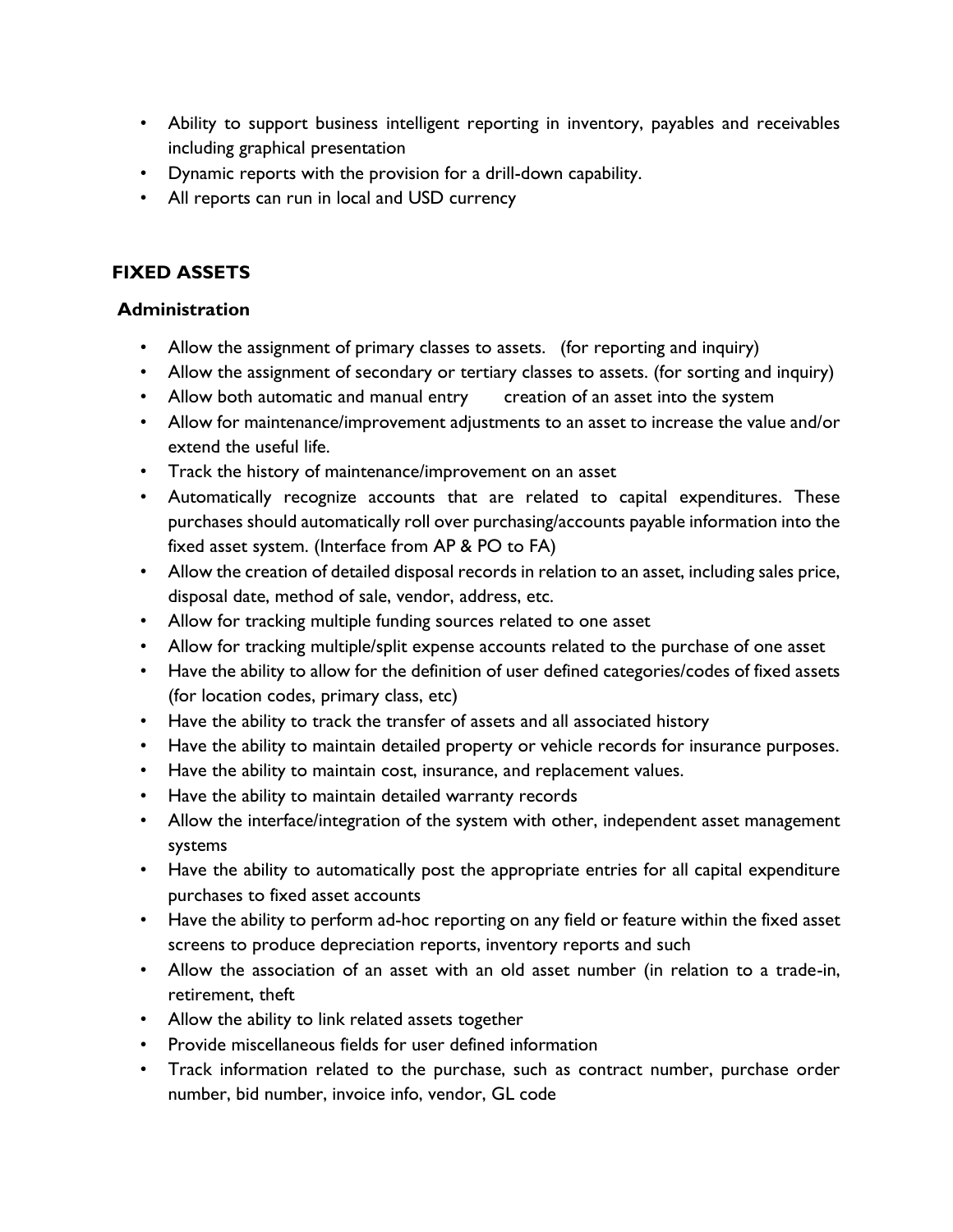- Allow the association of an asset with a responsible person, such as a custodian
- Provide a notes section to allow free form text entry
- Allow the attachment of an image to each asset.
- Allow the user to copy asset information from another, pre-existing asset
- Allow automatic transfer of asset details and conditions.
- Allow use of the inbuilt required asset standard forms or templates for easy historical ref.

### **Fixed Assets - Depreciation**

- Have the ability to provide for automatic calculation of depreciation and posting of entries to the GL
- Have the ability to selectively post depreciation based on asset category, account, status, or other field.
- Have the ability to allow depreciation to be calculated on either a monthly, quarterly, or annual basis.
- Have the option to depreciate on a variety of methods (straight line, sum of years digits, double declining balance)
- Compute depreciation expense on one basis for financial statement purposes and another basis for internal accounting purposes
- Provide for depreciation comparisons, such as Last Year Amount, Year to Date Amount, Last Depreciation Amount
- Have the ability to provide the option of having depreciation data updating the GL or being stored in Fixed Assets for information purposes only.
- Have the ability to allocate depreciation expense to the functions/programs/activities per apportionment policy

## **Fixed Assets - Controls**

- Allow the assignment of fixed asset numbers based on a 'seed' number so that numbers will not be skipped or duplicated
- Interface with receiving so that management will know when an asset has been received and is ready for tagging.
- Have the ability to compare actual fixed asset expenditures versus budgeted amount comparisons
- Generate physical inventory reports by location, cost center, employee name or number, asset type, etc.
- Provide history of assets by custodian or location
- Barcode capability with Physical Inventory input
- Adequate asset description
- Separate field for Serial Number, Manufacturer, other identifying marks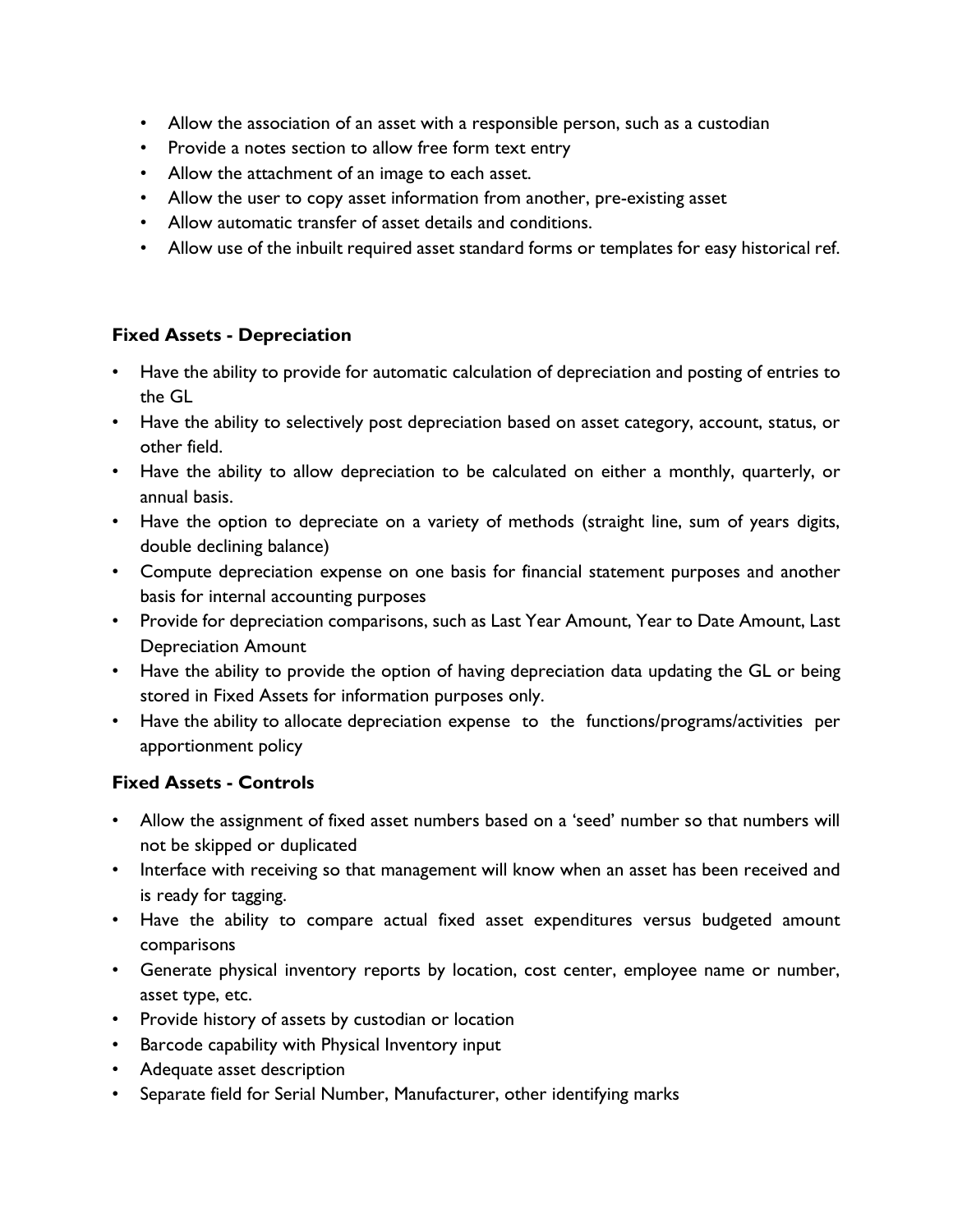- Ability to export information to Excel
- Inventory reports that indicate additions and deletions
- Ability to extract reports by asset class/category

### **HUMAN RESOURCES**

#### **Overarching feature**

#### **Employee Master**

The staff employee details when an employee joins should be captured such as

- Personal Details- Staff Photo; Name
- Work details
- Family Information
- Professional qualification
- Bank details
- Language proficiency
- Physical documents attachments –ID, KRA PIN, NSSF, NHIF cards

The system should allow a HR to terminate an employee when they exit. The following should be captured at exit

- Termination date
- Reason for termination
- The line manager should indicate if an employee can be rehired
- The staff takes an exit interview
- The staff should fill in a clearance form
- Certificate of service to be generated on staff exit Staff details should be downloadable in Excel format

#### **Contract management**

A contract management module under Human Resources to manage staff contracts.

### **Deliverables**

- An operational accounting system that is able to perform the above efficiently.
- Migration of existing KWCA financial data from 2017 to date.
- Training staff on its use.